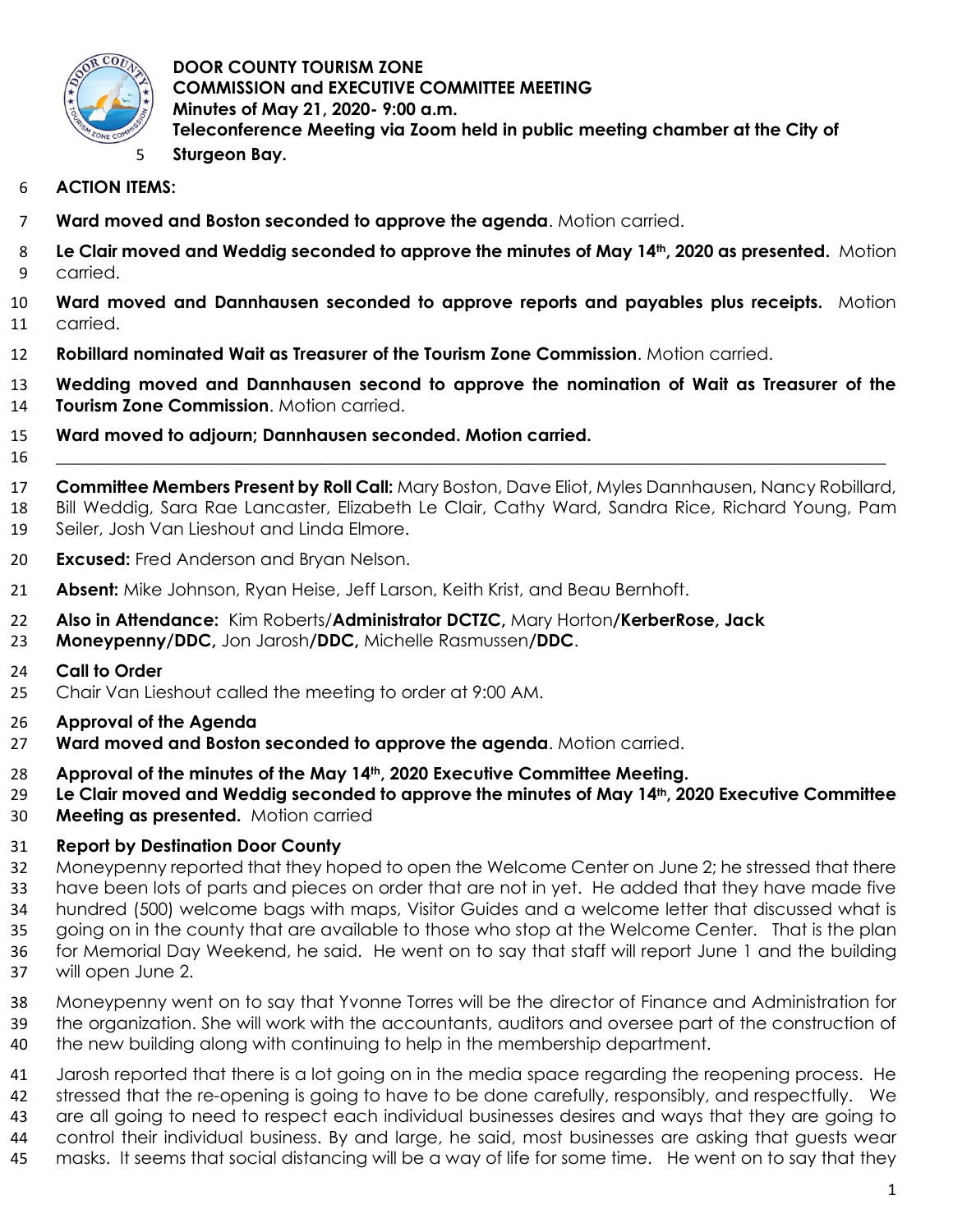- are getting the word out there that Door County is slowly re-opening which has been a big news story.
- There has been an influx of media requests for information about Door County.
- Jarosh discussed work with a crisis communication firm whose services will be made available to some 4 key local organizations including community business associations and county departments that send out external messaging. He stressed that it is a short-term scenario and initiative that they are setting up because they realize and recognize how vitally important a consistent message to visitors is. Through the firm they will be setting up an online virtual meeting to discuss how to handle or respond
- in certain situations now. The firm will provide support in conducting ourselves civilly and responsibly in
- the age of COVID when faced with challenges with tourism.
- Jarosh reviewed the 2019 Visitor Spending fact sheet and shared that it was available online.
- Jarosh reviewed the recent tourism research survey. He said that the survey had been sent out to two
- hundred thirty-four thousand (234,000) contacts and ten thousand four hundred thirty-two (10,432) had
- responded. He noted that this was a good sample size that provided insightful information for everyone in tourism.
- From a media standpoint, Jarosh said, moving forward we will be carefully crafting messages telling
- visitors that Door County is open for business and that we are asking visitors to act responsibly and
- reasonably while they are here and respect the business owners and their wishes. He added that the
- messaging on the website has been consistently updated.
- Jarosh commended the work of the community coordinators who have been doing great work in a very short amount of time to assist with getting information out to businesses. He added that they rolled out with their help the Commitment to Cleanliness and Safety in partnership with Door County Medical 22 Center and Door County Public Health. It is a program that our local businesses can participate in, it 23 doesn't cost them anything, he said. They can utilize a logo and there is a one-page sheet that includes high level items that businesses can do to keep their guests and workforce safe and what 25 guests can do to keep everyone safe whether they are visiting from out of town or live locally. He added that the information is on doorcounty.com/open. He felt we are as ready as we can be and fortunately businesses are being flexible and adjusting as they go, and willing to do what it takes to open safely. He added that many are seeing how it goes and adjusting as needed.
- Jarosh discussed media trips which have been temporarily halted and the June trip is in review. He added that the earned media coverage will cover what you can do in Door County this year and we are in fact open.
- Moneypenny asked Jarosh to review the high-level points of the visitor sentiment survey.
- Jarosh replied that the key take away points were: 87% of respondents said that they were willing to wear masks while visiting Door County this year, about 75% said that they felt it was important to have workers at tourism businesses wear masks, 72% felt that it was important to have visitors wear face coverings. He went to say that clearly the results show that visitors support that face coverings are essential. In terms of visiting: 43% of respondents said that they had not changed their plans to visit Door 38 County, 26% postponed and 16% had already cancelled as of May 18<sup>th</sup>, 2020. He said that he did not know how things will change as we move forward.
- Jarosh discussed some of the comments on social media from local residents' in the last two (2) months and how they have impacted visitors. The survey's open-ended response comments show evidence of this. He added that traveler sentiment because of local residents' posts on social media will play a role with visitors in the future. He stressed that it is an important reminder that what our residents say does have an impact; mind your P's and Q's, he said.
- Moneypenny reminded everyone that COVID is here, it has not gone away, it is as contagious and deadly as it was a month and a half ago. He went on to say that his staff has reminded him that it is still out there, and we really need to be safe. He stressed that we cannot let our guard down and need
- 48 to stay vigilant. We need to be smart about how we work around people.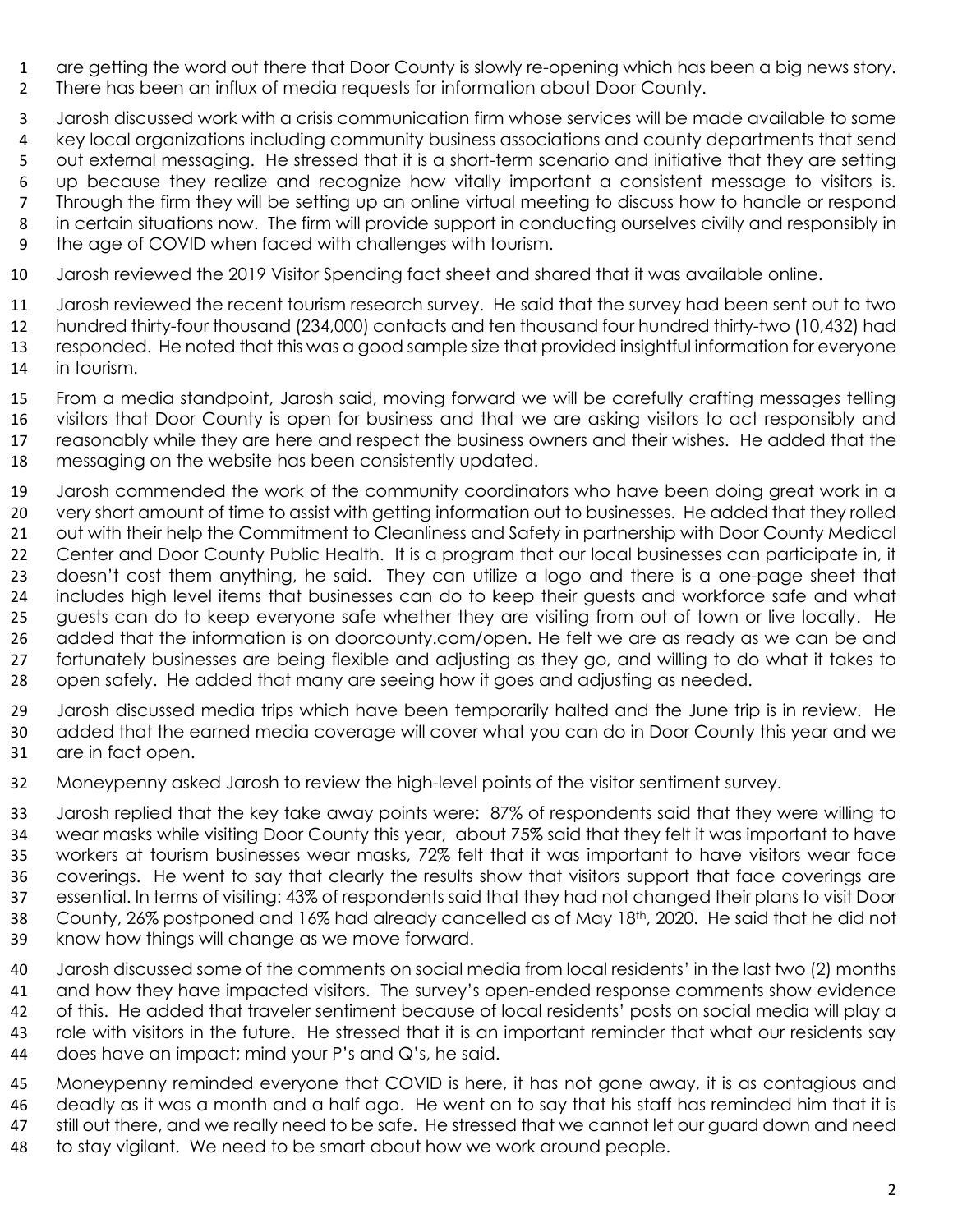- Rasmussen discussed work on the Welcome Back message. They felt that it was important to have a
- 2 message for visitors returning to Door County, so they understand what they are coming back to. It
- details what we expect of the visitor when they come back. She went on to say that they are excited
- to resume with their media buys which are highlighting what you can do in Door County while
- accentuating the open spaces.
- Van Lieshout asked if the survey would be repeated to continue to gauge consumer expectations.
- Moneypenny replied that it would make sense; it was low cost and provided high impact information.
- Van Lieshout asked for questions and requested that they stay on point.
- Boston asked if there were any guidelines on prepping rooms.
- Moneypenny directed Boston to the Wisconsin Economic Development "WEDC" guidelines for Lodging. He added that some lodging providers were following the guidelines, some exceeding and
- some not doing anything different and were business as usual.
- Eliot thanked Destination Door County "DDC" for their work. He said that it would be great if we could
- get the messaging about masks out to businesses; he felt the community was looking for uniformity. He felt that it was important to keep pushing that piece of the puzzle. He stressed that consistency would
- be really helpful for visitors to understand expectations.
	- Dannhausen asked if there was any new information about pools.
	- Moneypenny replied he was not aware of any.
	- Le Clair asked if businesses were responsible for supplying masks to guests. She went on to ask are people supposed to give them away or charge for them.
	- Moneypenny said Door County is not the only place asking people to wear masks. We have to believe 22 that they've had to wear masks where they are visiting from. Therefore, one would assume that they should have masks with them.
	- Ward expressed concerns about people refusing to wear masks. She felt encouraged by the survey responses.
	- Van Lieshout added with respect to refusal of wearing masks the crisis management information Jarosh covered should provide resources to businesses.
	- Moneypenny agreed and said there would be information about how to deescalate scenarios sent out.
	- Jarosh added that a lot of this comes down to owners being respectful in how they handle the interaction.
	- Eliot reminded the group about local concerns about local residents who object to wearing masks. He stressed that this goes beyond tourists. He felt the messages needed to reach locals as well.
	- Rice said she had no questions. She agreed with the need for consistency with messaging; it is the one thing that will get people to adhere to guidelines.
	- Young asked about the Economic Fact Sheet. He wanted to know what direct visitor spending was.
	- Jarosh answered that the total impact of tourism for Door County in 2019 was \$480.6 million which
	- included both direct and indirect spending. He added that total includes the products that businesses buy to make tourism businesses run.
	- Wait commented that consistency is hard to achieve. She added that most people would like others to wear a mask. She noted that 56% of those who took the survey were couples. She asked if that was the norm.
	- Jarosh replied and said typically in the summertime we see more families, but we don't know how families will travel this summer.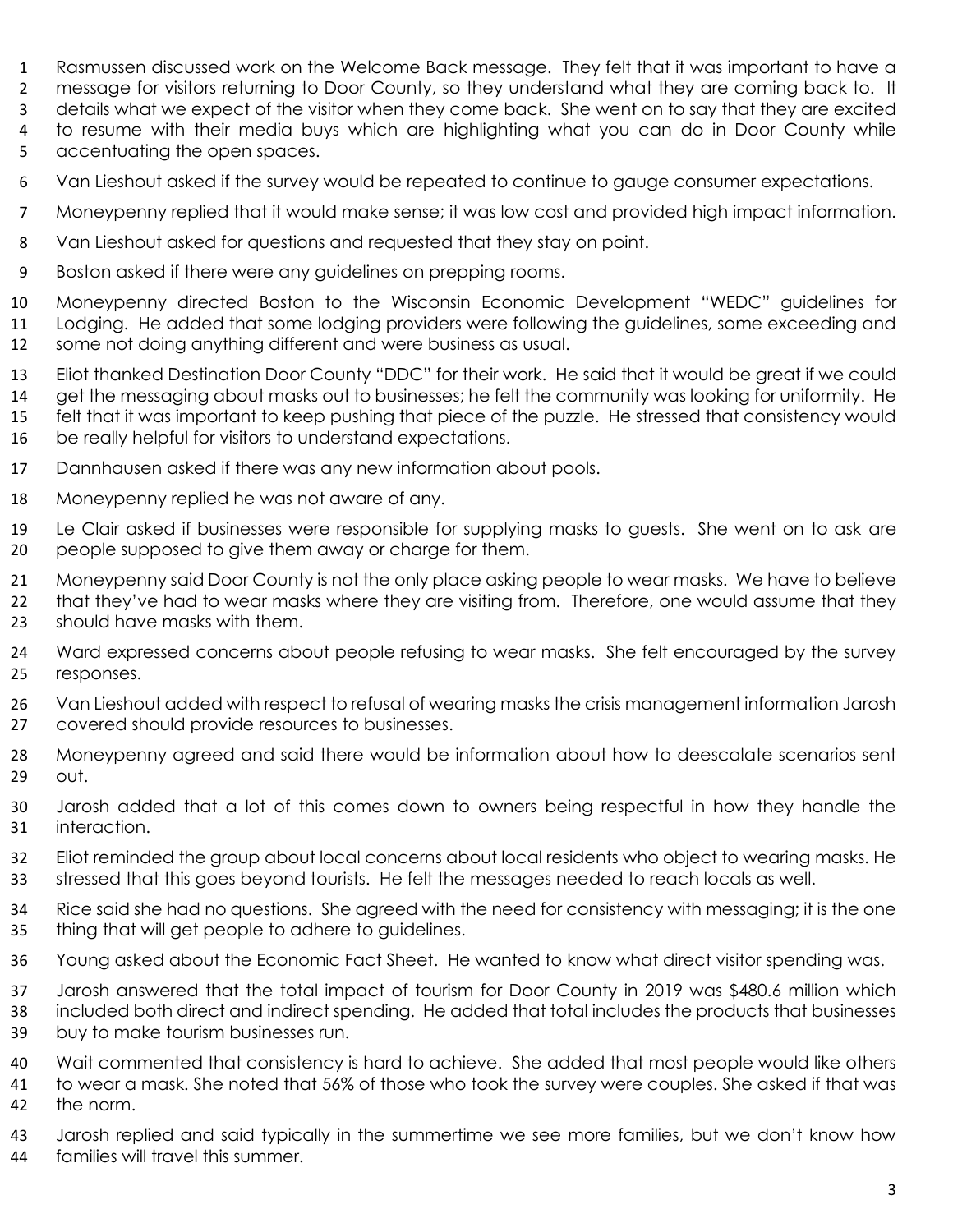- Rasmussen added that busy families are not typically the ones that complete surveys.
- Seiler updated the commission on work being done by the community coordinators. She went on to
- say that the cleanliness and safety pledge was printed and distributed so that the guidelines are visible
- for guests to show them that the business they are visiting has chosen to put protocols in place. She
- went on to say that the effort has been to communicate expectations so that we can meet
- expectations. She added the information is prominent on websites, e-newsletters, etc.
- Van Lieshout thanked Seiler for her efforts and follow through.
- Elmore said that she had no questions but had two (2) comments. She went on to say that the
- Northport Welcome Center and Washington Island Welcome Center will be closed for the foreseeable future.

### **Report from Administrative Assistant on current activities, projects and issues associated with permitting new members.**

- Roberts reviewed the number of properties that remain to report for 2019: For August 2019 there is one (1) property to report, for September 2019 there is one (1)property to report, for October 2019 there is one (1) property to report, for November 2019 there are two (2) properties to report, and for December 2019 there are two (2) properties to report. She went on to say that for January 2020 there are two (2) properties that remain to report, for February 2020 there are ten (10) properties that remain to report
- and for March 2020 there are fifty three (53) properties to report.
- The total outstanding due in unpaid taxes, fees and penalties is four thousand seven hundred seventy dollars and eighty-eight cents (\$4,770.88) from five (5) permit holders.
- Roberts reported that she had permitted seven (7) new properties. One (1) was issued as a result of compliance efforts. Twenty-nine (29) permits were issued during the same period last year. She added that there are currently one thousand two hundred sixty-eight (1,268) permits.
- Roberts reviewed current listings on lodging platforms.
- Roberts reviewed the March 2020 "By Property Report".
- There were no questions for Roberts from the Commission.

## **Discussion on Current Comparable Occupancy numbers**

- Horton reported that we have collected \$43,362.14 for the month of March and in addition to that we have \$16,891.17 in late collections for January and February and possibly some of 2019. She said that she wanted to mention that some of the lates include items that were reported for Marketplace 31 lodging by our permit holders, we are still asking permit holders to report on those Marketplace Lodging in the same way they have so that we can distribute that revenue. However, she said, the January and 33 February reporting didn't pull in to reports previously, therefore they are included in the lates this month and that total is about \$5,500 dollars she said. March numbers do include all the items reported for marketplace sales. She added that she wanted to point out on our balance sheet that we have a growing negative balance of money remitted from marketplace companies; that number has grown to twenty-six (\$26,000) thousand as of April. She stressed that the board will have to make a decision of what to do with those excess funds. Those funds are coming in either because of permit holders not properly reporting or we are getting funds that do not belong to us and there is a chance we may have to repay some of that down the road. She stressed that she did not recommend distributing the money any time soon.
- Van Lieshout reminded the commission that this is one of the problems we anticipated with the new 43 legislation. He said that having money that you don't know where it came from is a bigger problem 44 than not having enough. We will be putting our heads together to try and assemble a policy of how to handle these funds.
- Van Lieshout asked if there were any questions for Horton. There were none.
- **Consideration of approving reports and payables plus receipts**